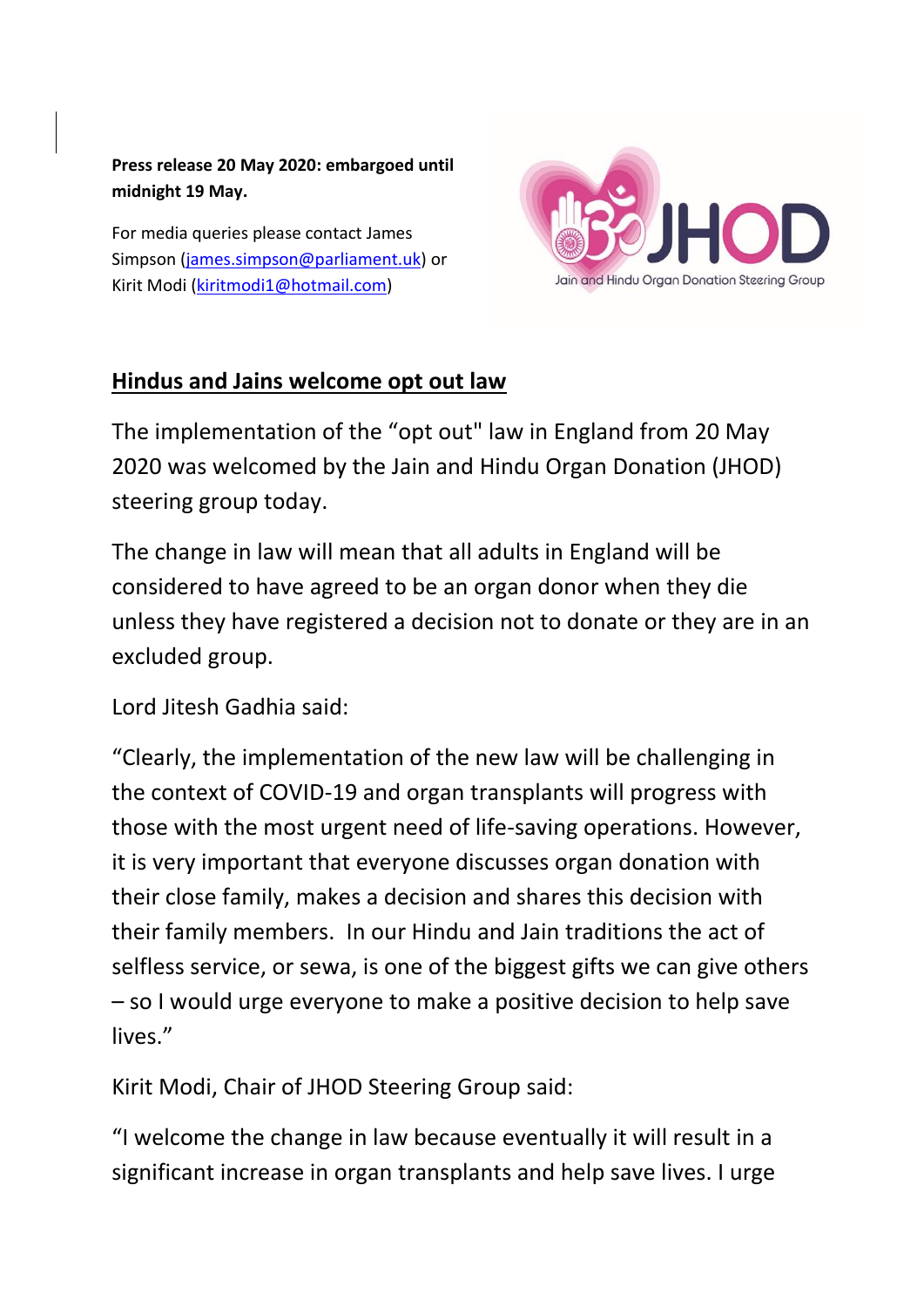members of the Hindu and Jain community to continue to support organ donation and register to donate organs following discussion with their close family members. I am most grateful to many Hindu and Jain organisations for the amazing work they are doing to promote organ donation in their local communities.

COVID-19 has had a huge impact on organ transplant recipients and dialysis patients, particularly patients from BAME communities. The understandable drop in the number of transplants taking place at present has affected the BAME communities more severely. It is most likely that there are more people are on dialysis and the incidence of COVID among BAME dialysis patients in hospitals is higher. As we begin to develop plans to recover from the current crisis, I urge hospitals and NHS Blood and Transplant (NHSBT) to carefully consider the disproportionate impact on BAME patients and to engage with the National BAME Transplant Alliance (NBTA) in doing so."

Many Hindu and Jain community groups are taking the lead in explaining the change in law to members of their community. Videos and leaflets specifically aimed at the Hindu and Jain communities have been produced. The following five community groups are currently funded by NHSBT to undertake this work.

Vanik Council UK: led by Mr Manharbhai Mehta Jalaram Mandir, Leicester: led by Mr Bharat Patel Jain Network: led by Dr Natubhai Shah Oshwal Association UK: led by Mr Aswinbhai Shah Veerayatan UK: led by Mr Bakul Shah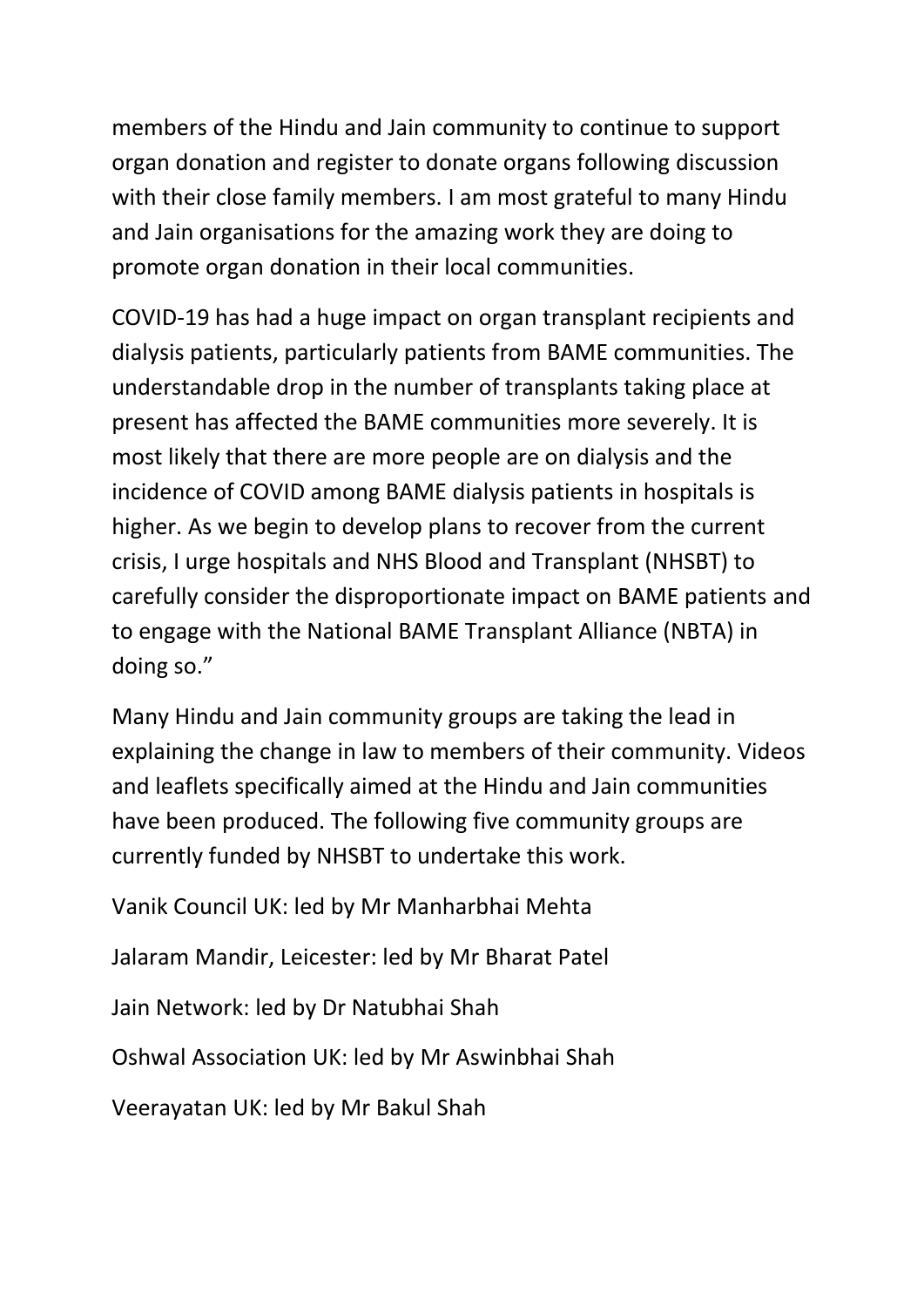**Notes:**

**1. Recent data from NHSBT and the Renal association shows that:**

**The number of organ transplants in the UK has significantly reduced from 360 in November 2019 to 99 in April 2020, It is highly likely that the number of patients on dialysis in the UK has increased because of Coronavirus.**

**By 6 May 2020, there were 3693 kidney patients in England who had Coronavirus. 1058 kidney patients died of COVID-19 in renal centres in England by this date.**

**The rate of infection from Coronavirus among BAME patients dialysing in hospitals is higher.** 

- **2. How to register: To register your decision please visit <https://www.organdonation.nhs.uk/register-to-donate/> or call 0300 123 23 23.**
- **3. A number of videos aimed at the Hindu and Jain communities about organ donation and the change in law have been produced jointly by NHSBT and JHOD. They are in two play lists.**

## Hindu playlist

[https://www.youtube.com/watch?v=XQydA](https://www.youtube.com/watch?v=XQydA-e2jKc&list=PLjl4wHu2TagN2GI4vIcO5qvVldkIxsF73)[e2jKc&list=PLjl4wHu2TagN2GI4vIcO5qvVldkIxsF73](https://www.youtube.com/watch?v=XQydA-e2jKc&list=PLjl4wHu2TagN2GI4vIcO5qvVldkIxsF73)

Jain playlist:

[https://www.youtube.com/watch?v=o6He1xBrCpk&list=PLjl4wHu2Ta](https://www.youtube.com/watch?v=o6He1xBrCpk&list=PLjl4wHu2TagOmDOR-8D90Z8_gNApfGxza) [gOmDOR-8D90Z8\\_gNApfGxza](https://www.youtube.com/watch?v=o6He1xBrCpk&list=PLjl4wHu2TagOmDOR-8D90Z8_gNApfGxza)

**About JHOD** - The Jain and Hindu Organ Donation steering group is a national group that works with NHS Blood and Transplant, the